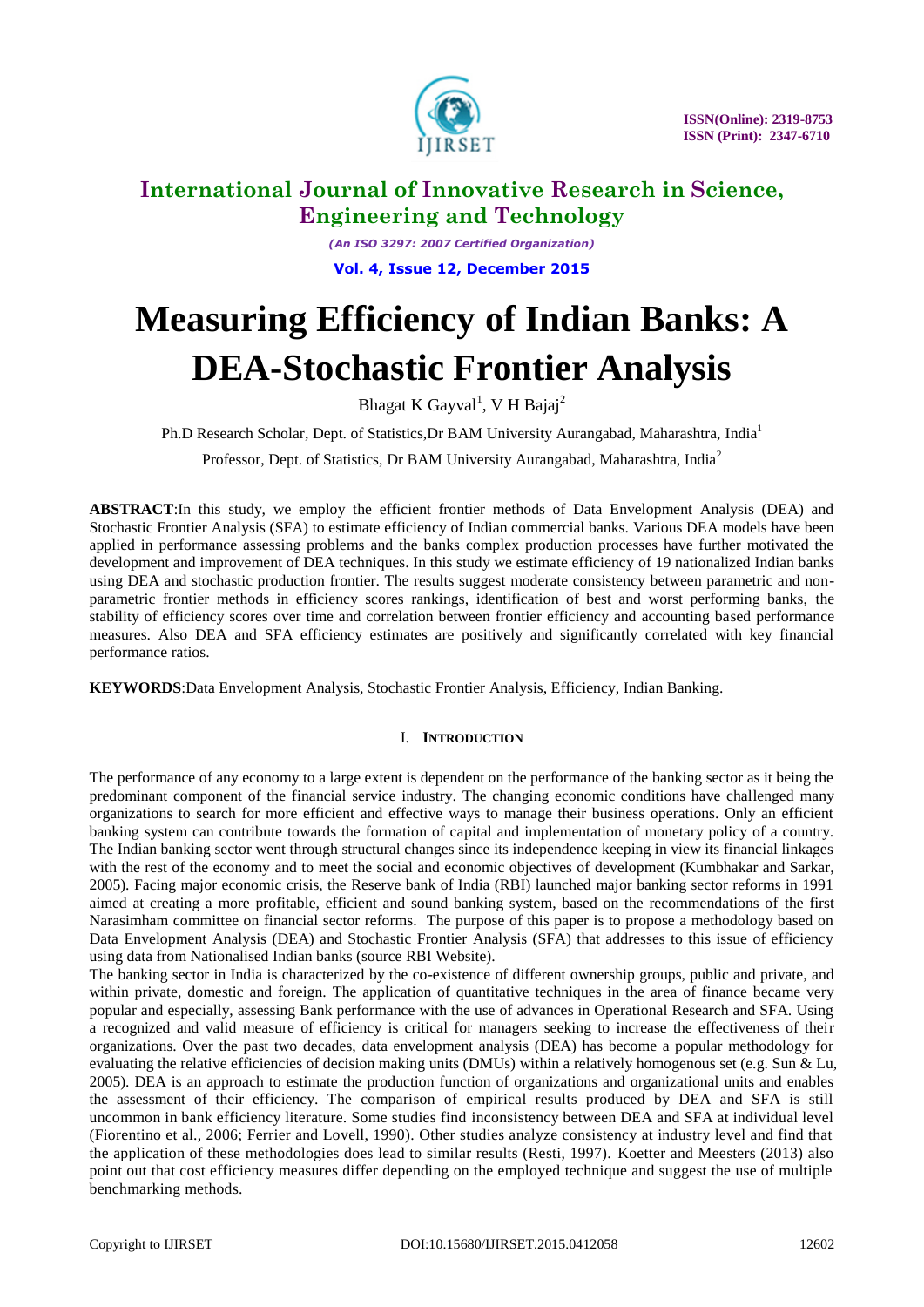

*(An ISO 3297: 2007 Certified Organization)*

#### **Vol. 4, Issue 12, December 2015**

### II. **LITERATURE REVIEW**

Literature related to efficiency studies can be traced back to Farrell (1957), who treated the production frontier as the basis for efficiency assessment. In 1978, Charnes, Cooper and Rhodes (CCR) described a mathematical programming formulation for the empirical evaluation of relative efficiency of a Decision Making Unit (DMU) on the basis of the observed quantities of inputs and outputs for a group of similar referent DMUs. Banker (1980) and Banker, Charnes and Cooper (1984) (BCC) provided a formal link between DEA and estimation of efficient production frontiers via constructs employed in production economics. Sathye (2003) used DEA to study the relative efficiency of Indian banks in the late 1990's with that of banks operating in other countries. He found that the public sector banks have a higher mean efficiency score as compared to the private sector banks in India, but found mixed results when comparing public sector banks and foreign commercial banks in India.

Kumbhakar and Sarkar (2004) estimated the cost efficiency of public and private sector banks in India by using the stochastic cost frontier model with specification of translog cost function. Seiford and Zhu (1999) examined the performance of the top 55 US banks using a two-stage DEA approach. Results indicated that relatively large banks exhibit better performance on profitability, whereas smaller banks tend to perform better with respect to marketability. Drake and Howcroft (2002) assessed the relative efficiency of UK clearing bank branches using DEA method. This paper utilized the basic efficiency indices and extended the analysis by examining the relationship between size and efficiency. Many of these studies find that state-owned banks are more efficient than private and foreign banks (Bhattacharyya and Pal, 2013; Sharma et al., 2012; Tabak and Tecles, 2010). De (2004) and Debasish (2006) find that foreign banks are actually the most efficient.

### III. **OBJECTIVE OF THE STUDY**

The main objective of this paper to assesses efficiency of Indian banks using DEA technique and SFA techniques. To measure and compare the financial performance of Nationalised Banks of India using BCC model of Data Envelopment Analysis and SFA production frontier estimate.

### IV.**METHODOLOGY & DATA**

#### **IV. 1 DATA ENVELOPMENT ANALYSIS**

Data Envelopment Analysis is a linear programming procedure for a frontier analysis of inputs and outputs. The input-oriented DEA model under the assumption of variable return to scale can be used for calculation of input-oriented technical efficiency. In this study, we estimate the model proposed by Banker et al. (1984), which allows for variable returns to scale. The input-oriented VRS model can be written as:

Min 
$$
\phi
$$
  
\n $\phi$ , z  
\ns.a  $-q_i + Q \lambda_j \ge 0$   
\n $\phi x_i - X \lambda_j \ge 0$   
\n $\sum_{i=1}^n \lambda_i = 1$   
\n $\lambda_i \ge 1$  (1)

Where  $\phi$  is technical efficiency, q<sub>i</sub> are the outputs for firm i, Q and X are matrices of outputs and inputs for all firms, respectively,  $x_i$  is the vector of inputs for thei-th firm and  $\lambda_i$  is a vector of weights.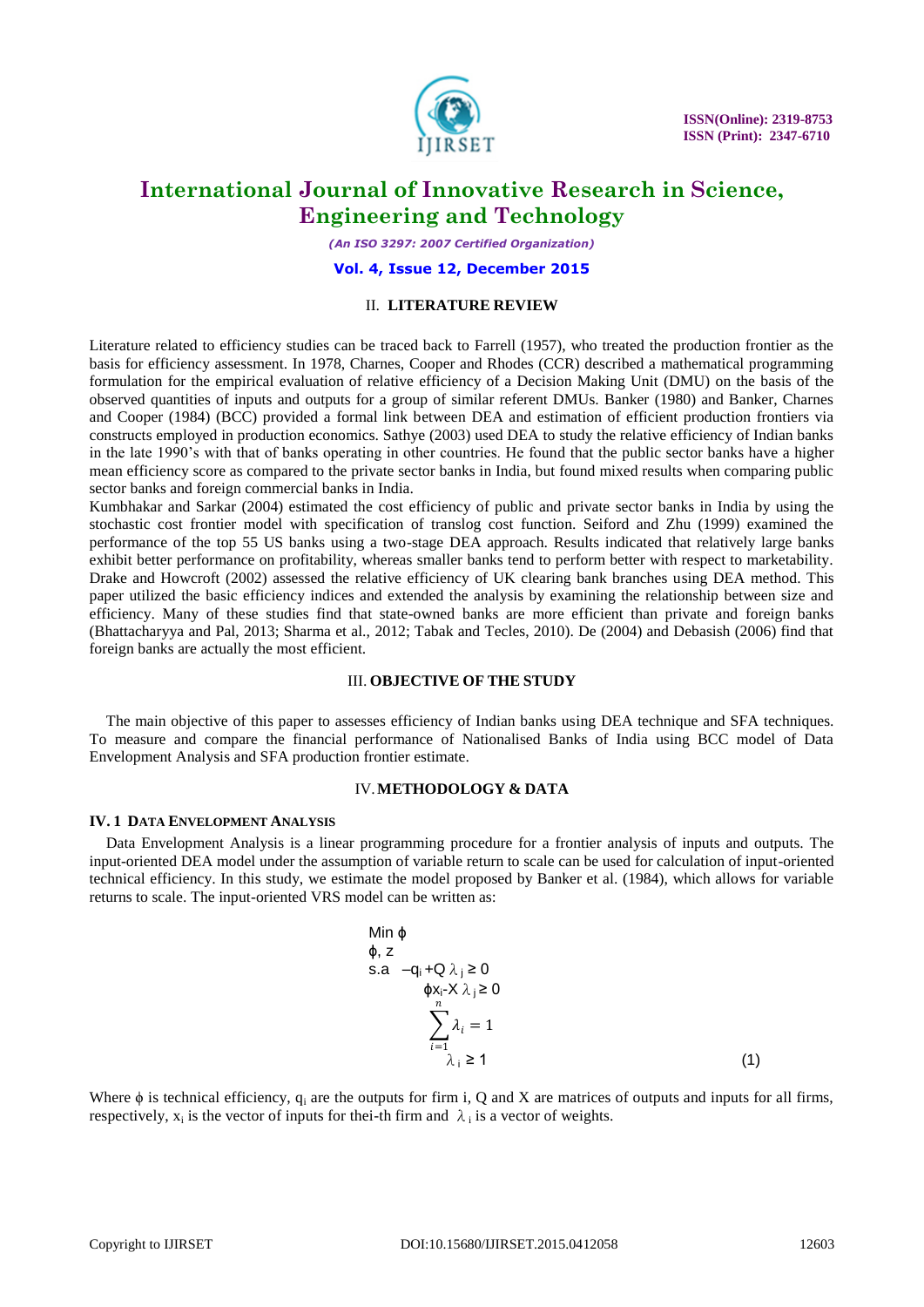

*(An ISO 3297: 2007 Certified Organization)*

### **Vol. 4, Issue 12, December 2015**

### **IV.2 STOCHASTIC FRONTIER ANALYSIS**

The stochastic frontier approach was proposed by Meeusen and Van den Broek (1977) and Aigner et al. (1977).The main differences between DEA and SFA as DEA is deterministic and non-parametric, SFA assumes a stochastic relationship between input and output and is it is a parametric approach.



Fig 1 DEA Vs SFA estimator

Consider the stochastic production frontier model,

$$
ln y_{it} = \beta_0 + \sum_{p=1}^{m} \beta_p ln x_{itp} + v_{it} - u_{it}
$$
 (2)

Where  $y_{it}$  denotes the output of firm produced at time t,  $x_{it}$  be the collection of m inputs consumed for the purpose of producing  $y_{it}$ ,  $v_{it}$  is the random error assumed to be standard normal  $N(0, \sigma_v^2)$ ,  $u_{it}$  represents the inefficiency effect, which is non-negative and often assumed to follow a half –normal distribution (Coelli et al., 2005; Kumbharkar and Lovell, 2003).

#### V. **DATA SOURCE &RESULTS**

There is a mathematical approach to DEA that can be adopted which is illustrated using Linear Programming technique. In this paper, we have taking 19 Nationalised Indian Banks (except IDBI Bank) for FY 2011-12. Data has been collected from RBI website for evaluation and data has been shown in Table 1.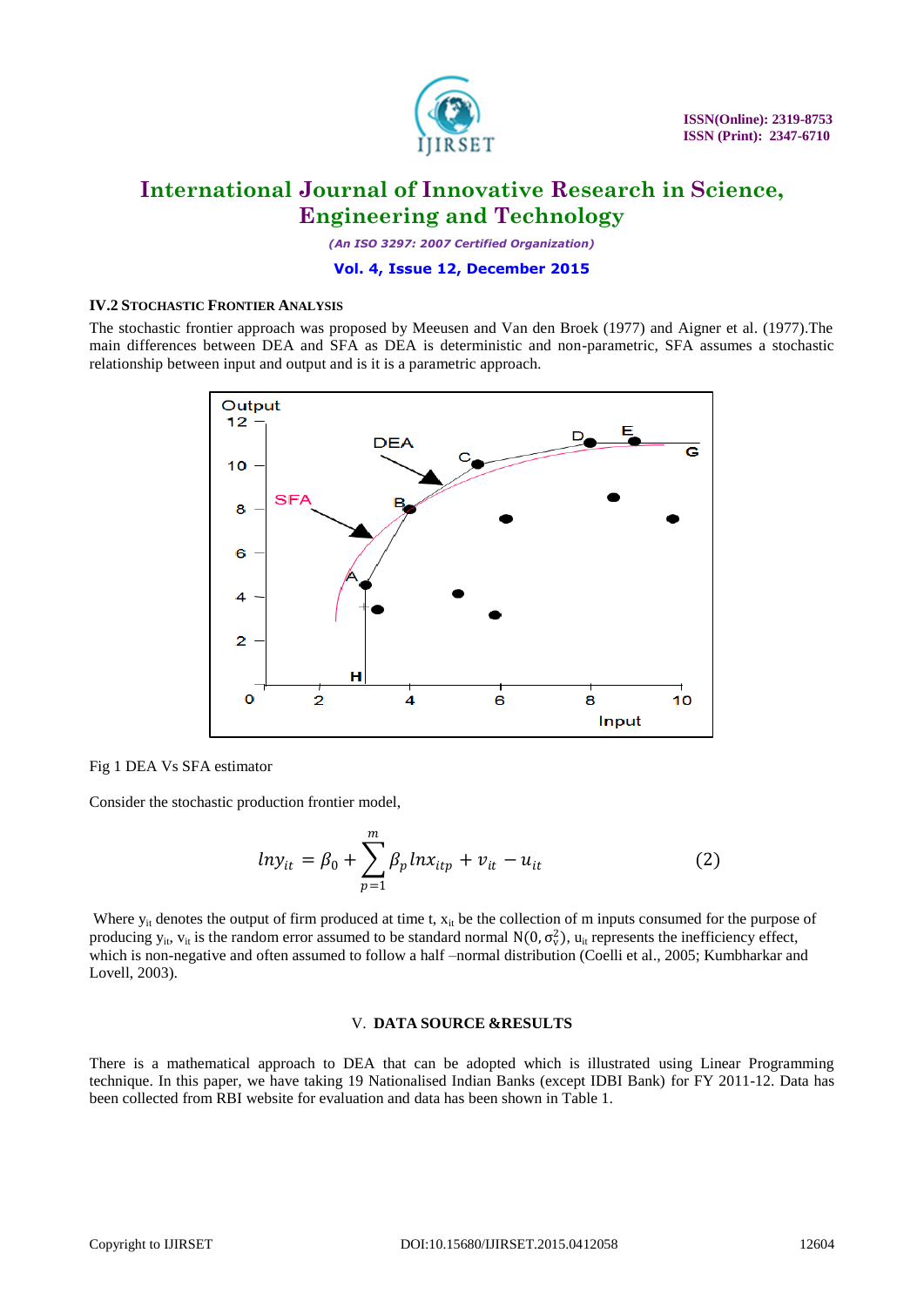

*(An ISO 3297: 2007 Certified Organization)*

### **Vol. 4, Issue 12, December 2015**

### **TABLE 1-DATA FOR FINANCIAL YEAR 2011-12-**

| Sr No                         | DMU's                     | Input             |                           | Output          |  |
|-------------------------------|---------------------------|-------------------|---------------------------|-----------------|--|
|                               |                           | Interest expended | <b>Operating expenses</b> | Interest income |  |
| 1                             | Allahabad Bank            | 103606            | 26914                     | 155233          |  |
| $\overline{ }$                | :Andhra Bank              | 75794             | 18042                     | 113387          |  |
| 3                             | Bank of Baroda            | 193567            | 51587                     | 296737          |  |
| 4                             | Bank of India             | 201672            | 49407                     | 284807          |  |
| 5.                            | Bank of Maharashtra       | 46969             | 16425                     | 72140           |  |
| 6                             | :Canara Bank              | 231613            | 46737                     | 308506          |  |
| 7                             | Central Bank of India     | 139809            | 37490                     | 191495          |  |
| 8                             | Corporation Bank          | 98709             | 17836                     | 130178          |  |
| 9                             | Dena Bank                 | 46931             | 11547                     | 67941           |  |
| 10                            | Indian Bank               | 78133             | 21870                     | 122313          |  |
| 11                            | Indian Overseas Bank      | 128809            | 31631                     | 178971          |  |
| 12                            | Oriental Bank of Commerce | 115991            | 23155                     | 158149          |  |
| 13                            | Punjab and Sind Bank      | 49734             | 11585                     | 64745           |  |
| 14                            | Punjab National Bank      | 230136            | 70028                     | 364280          |  |
| 15                            | Syndicate Bank            | 101833            | 28141                     | 152684          |  |
| 16                            | UCO Bank                  | 107303            | 20562                     | 146324          |  |
| 17                            | Union Bank of India       | 142354            | 39875                     | 211443          |  |
| 18                            | United Bank of India      | 54819             | 13833                     | 79611           |  |
| 19                            | Vijaya Bank               | 60846             | 12010                     | 79881           |  |
| <b>Note-Amount in Million</b> |                           |                   |                           |                 |  |

In this study we use the VRS input-orientation model of DEA and SFA production frontier model. We have used two input measure such as interest expended, operating expenses and one output measures as Interest income. Table2 shows the DEA & SFA efficiency score ofNationalised Indian banks for FY 2011-12.

### **TABLE 2-DEA & SFA RESULT USING R SOFTWARE –**

| <b>Sr No</b> | <b>DMU</b>                 | DEA Efficiency SFA Efficiency |                   | <b>TEM SFA Efficiency</b> |
|--------------|----------------------------|-------------------------------|-------------------|---------------------------|
| 1.           | Allahabad Bank             | 0.98 <sup>1</sup>             | 0.99.             | 1.00                      |
| 2            | :Andhra Bank               | 1.00                          | 1.00              | 1.00                      |
| з            | Bank of Baroda             | 1.00                          | 1.00              | 1.00                      |
| 4            | Bank of India              | 0.96 <sub>1</sub>             | 0.98              | 0.99                      |
| 5            | Bank of Maharashtra        | 1.00                          | 0.98 <sub>1</sub> | 0.99                      |
| 6            | :Canara Bank               | 1.00                          | 0.98.             | 0.99                      |
| 7            | Central Bank of India      | 0.89.                         | 0.96 <sub>1</sub> | 0.96                      |
| 8            | Corporation Bank           | 1.00                          | 0.99 <sub>1</sub> | 1.00                      |
| 9            | :Dena Bank                 | 1.00                          | 0.99 <sub>1</sub> | 1.00                      |
| 10           | <b>Indian Bank</b>         | 1.00                          | 1.00              | 1.00                      |
| $11\,$       | Indian Overseas Bank       | 0.93 <sub>1</sub>             | 0.98.             | 0.98                      |
| 12           | Oriental Bank of Commerce: | 0.99 <sub>1</sub>             | 0.99 <sub>1</sub> | 1.00                      |
| 13           | :Punjab and Sind Bank      | 1.00                          | 0.96 <sub>1</sub> | 0.97                      |
| 14           | :Punjab National Bank      | 1.00                          | 0.99 <sub>1</sub> | 1.00                      |
| 15           | :Syndicate Bank            | 0.96 <sub>1</sub>             | 0.99.             | 1.00                      |
| 16           | UCO Bank                   | 1.00                          | 0.99.             | 1.00                      |
| 17           | :Union Bank of India       | 0.95 <sub>1</sub>             | 0.98 <sub>1</sub> | 1.00                      |
| 18           | United Bank of India       | 0.98 <sub>1</sub>             | 0.99 <sub>1</sub> | 1.00                      |
| 19           | Vijaya Bank                | 1.00                          | 0.98 <sub>1</sub> | 0.99                      |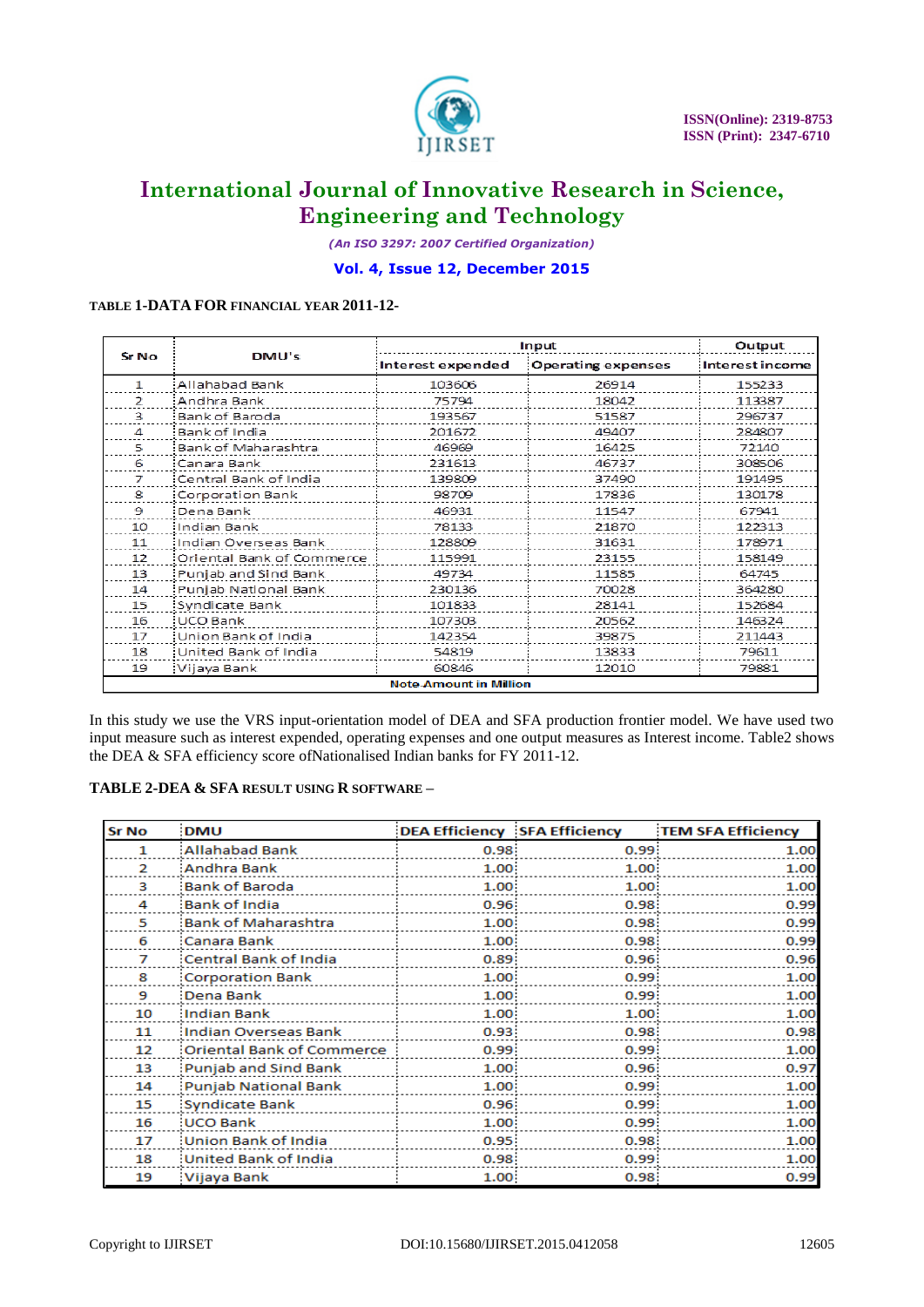

*(An ISO 3297: 2007 Certified Organization)*

## **Vol. 4, Issue 12, December 2015**

Table 3 indicate descriptive Statistics of DEA & SFA including Statistical significant 2-sample t test result. Also we compute a rank correlation of 59.6 % between DEA and SFA efficiency scores, which is statistically significant.

**TABLE 3-DESCRIPTIVE STATISTICS OF DEA & SFA EFFICIENCY USING R SOFTWARE -**

```
summary(te)
Summary of efficiencies
The technology is vrs and input orientated efficiency
Number of firms with efficiency==1 are 10
Mean efficiency: 0.981
Eff range # %
0.8 \leq E \leq 0.9 1 5.3
0.9 \leq E \leq 1 8 42.1
            10 52.6
E = 1Min. 1st Qu. Median Mean 3rd Qu. Max.
0.8897 0.9722 1.0000 0.9814 1.0000 1.0000
> summary(te SFA)
Min. 1st Qu. Median Mean 3rd Qu. Max.
0.9620 0.9807 0.9875 0.9840 0.9895 1.0000
> summary (teM SFA)
Min. 1st Qu. Median Mean 3rd Qu. Max.
0.9627 0.9881 1.0000 0.9927 1.0000 1.0000
Here teM as Efficiencies estimates using the conditional mean approach Jondrow et al. (1982, 235)
Two-sample T for x1 vs x2
  N Mean StDev SE Mean
x1 19 0.9814 0.0305 0.0070
x2 19 0.9850 0.0102 0.0023
Difference = mu(x1) - mu(x2)Estimate for difference: - 0.004368
95% CI for difference: (-0.019690, 0.010953)
T-Test of difference = 0 (vs not =): T-Value = -0.59 P-Value = 0.560 DF = 22
```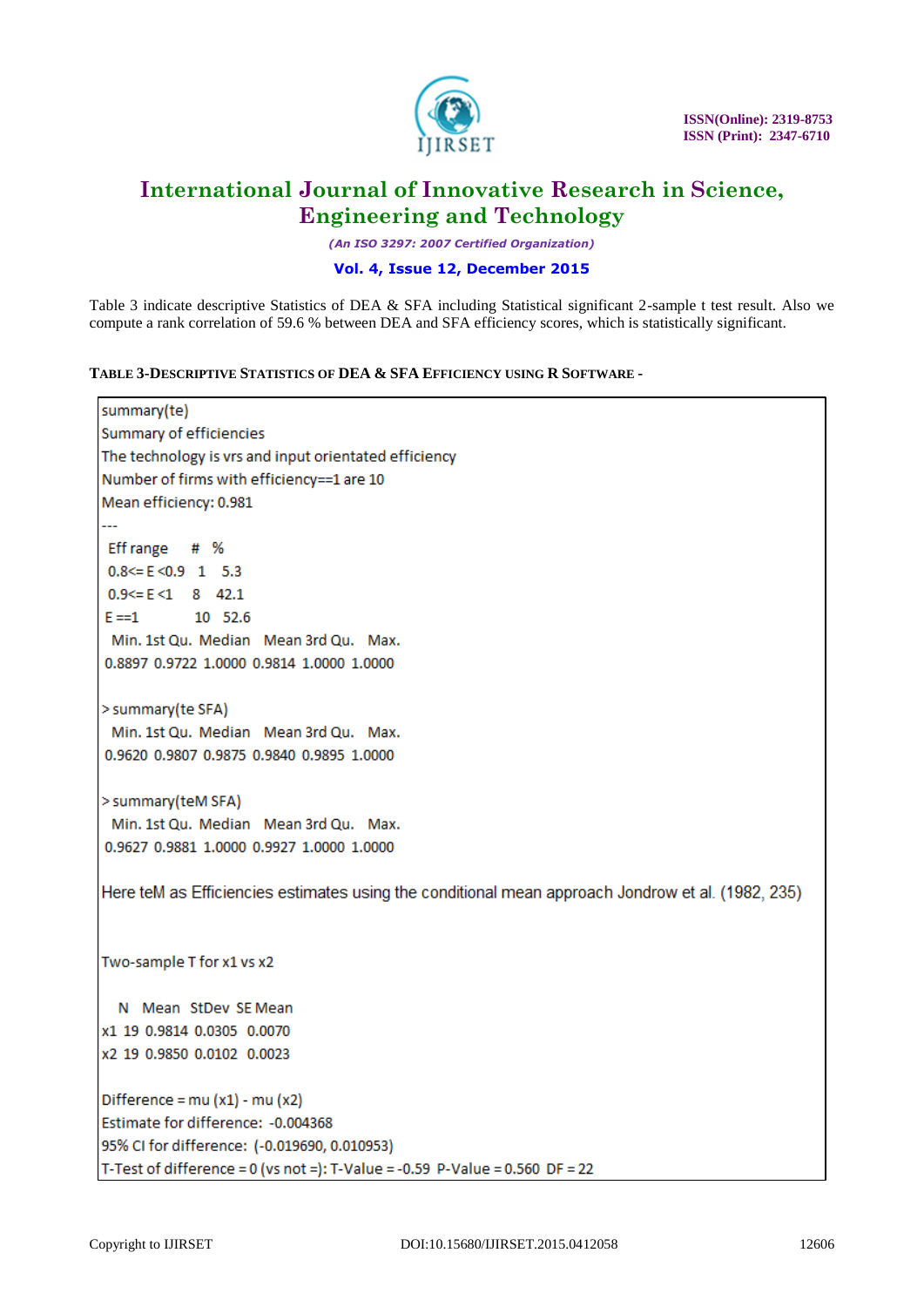

*(An ISO 3297: 2007 Certified Organization)* **Vol. 4, Issue 12, December 2015**

### **BANK WISE PERFORMANCE GRAPH-**



Above Figure plots the efficiency scores obtained by SFA and DEA for all bank-observations.

### VI.**CONCLUSION**

This paper presents a unique approach of DEA & SFA production frontier for evaluating Indian banks performance. A sample of 19 Nationalised Indian Banks has been analyzed for effectiveness using DEA & SFA. The analysis provides the precise corrective figure for every output and input in order to improve their efficiency of an inefficient bank. We have investigated the performance of Indian banks by using BCC based DEA model & SFA production frontier (Table 2). As per shown 2-sample t test summary result, they are statistically significant. This means that results produced by both data envelopment analysis and stochastic frontier approach suggest Indian banks have operated in the same level of efficiency. This means that DEA and SFA efficiency estimates are positively and significantly correlated with key financial performance ratios. It is in the hands of mangers to skillfully using these results as a support for decision-making. This study provides scope for further research using larger sample size and panel data with different sets of input and outputs to test the robustness of the results.

#### **REFERENCES**

- [1] Charnes, A., Cooper, W.W. and Rhodes, E. "Measuring the efficiency of decision making units", European Journal of Operations Research, 2: 429-444 , 1978.
- [2] Aigner, D.J., C.A.K. Love11 and P. Schmidt, "Formulation and estimation of stochastic frontier production function models", Journal of Econometrics 6, 21-37, 1977 .
- [3] Farrel, M.J., the measurement of productive efficiency, Journal of the Royal Statistical Society A 70, 253-281, 1957.
- [4] Jondrow, J., C.A.K. Lovell, I.S. Materov and P. Schmidt, "on the estimation of technical inefficiency in the stochastic frontier production function model", Journal of Econometrics 19, 233-238, 1982.
- [5] G.D. Ferrier and C.A.K. Lovell,"Measuring cost efficiency in banking: Econometric and linear programming evidence. Journal of Econometrics", 46:229–245, 1990.
- [6] Cooper, W.W., Seiford, L.M. and Tone, K. "Data envelopment Analysis", Boston: Kluwer, 2000.